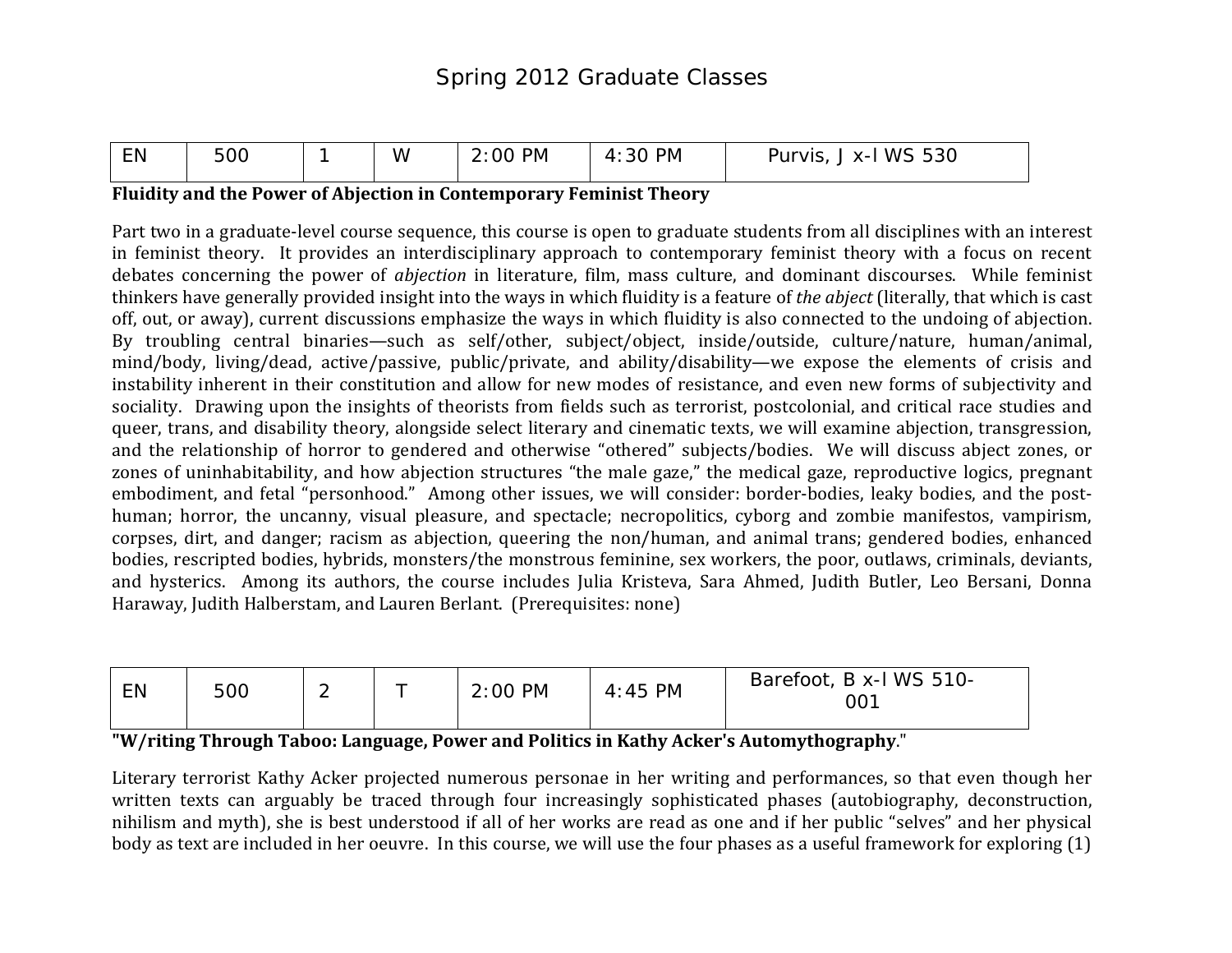her use of the taboo as a revelatory alternative to other feminist attempts to dismantle or transcend language, (2) her ritualistic "mythologizing" of her biography and "biographizing" of her personal mythology, and (3) her fugue-like textual performance—a labyrinthine automythography that transcends time and space.

| <b>EN</b> | 500 |  | <b>TR</b> | 12:30 PM | 45 PM | Hubbs, J x-I AMS 465/565,<br>EN 422-003 |
|-----------|-----|--|-----------|----------|-------|-----------------------------------------|
|-----------|-----|--|-----------|----------|-------|-----------------------------------------|

An examination of American literature and culture from before the Civil War until after the Civil Rights Movement. Representations of American experience in essays, novels, poems, short stories, social reformist tracts, and the visual arts will be studied in the context of social and political debates over slavery, national identity, women's roles, immigration and assimilation, social mobility, urbanization, sexual mores, consumer culture, and race relations.

| EN<br>TD.<br><b>PM</b><br>PM<br>500<br>ററ<br><b>Burch</b><br>$Y-I$<br>ĸ<br>. | 482/582 |
|------------------------------------------------------------------------------|---------|
|------------------------------------------------------------------------------|---------|

### **Playwriting I.**

An introduction to writing plays for the stage, from dramatic conception to finished script, with writing exercises and focus on the script development process.

| EN | $-42$ |  | W | .<br>AM<br>- 10<br>v.vv | <b>PM</b><br>z.ju | <br>nariua.<br>∼ |
|----|-------|--|---|-------------------------|-------------------|------------------|
|----|-------|--|---|-------------------------|-------------------|------------------|

# **Computers and Writing**

Beginning with a short historical overview of the field of computers and writing, we will examine the pedagogical theories and practices behind using technology to teach expository writing. We will also examine some of the most recent technological developments as they impact the writing classroom and consider what bearing the history of this field has on current practices, the efficacy of current-traditional, social-epistemic, and postmodern pedagogies in the computer/multimediated classroom, the presence or absence of composition pedagogy in the use of synchronous chats, MOOs, Wikis, Blogs, and IM in composition courses, the social implications of technology and the Digital Divide, and what a workable praxis for the computer classroom might look like. Among the course requirements will be weekly reading responses, oral reports, and a final research paper.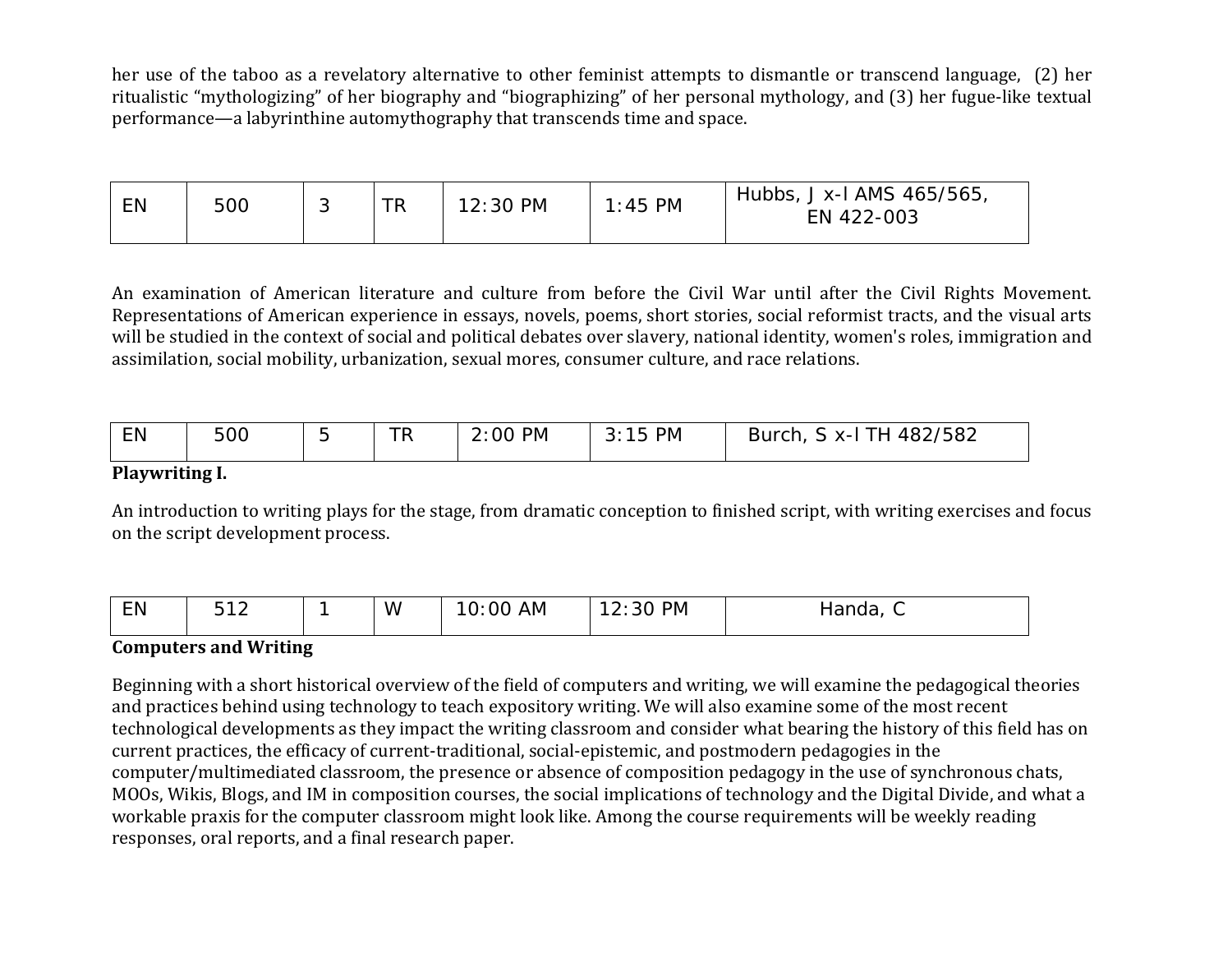This course is highly recommended for anyone hoping to teach in an English Department of a community college, liberal arts college, or university.

Partial List of Assigned texts:

• Adam J. Banks. *Race, Rhetoric, and Technology: Searching for Higher Ground*. Lawrence Erlbaum/NCTE, 2006.

• Gail Hawisher, Paul LeBlanc, Charles Moran, and Cynthia L. Selfe. *Computers and the Teaching of Writing in American Higher Education, 1979-1994: A History*. Ablex, 1995.

• Amy C. Kimme Hea. *Going Wireless: A Critical Exploration of Wireless and Mobile Technologies for Composition Teachers and Researchers*. Hampton Press, 2009.

• Cynthia L. Selfe. *Technology and Literacy in the Twenty-First Century: The Importance of Paying Attention*. SIU press, 1999.

• Michelle Sidler, Richard Morris, and Elizabeth Overman Smith. *Computers in the Composition Classroom: A Critical Sourcebook*. Bedford/St. Martin's, 2008. (provided by instructor)

• Pamela Takayoshi and Brian Huot. *Teaching Writing with Computers: an Introduction*. Houghton Mifflin, 2003. (various chapters provided by instructor)

| EN | $F \cap F$<br>ノト<br>◡∠◡ |  |  | <b>PM</b><br>nc<br>2.00 | <b>PM</b><br>: 30<br>4 | 466<br>EN.<br>Davies<br>$X-I/$<br>◡ |
|----|-------------------------|--|--|-------------------------|------------------------|-------------------------------------|
|----|-------------------------|--|--|-------------------------|------------------------|-------------------------------------|

Using films such as *My Fair Lady* (and American versions of this film), *My Cousin Vinny*, and *School Daze*, this course will examine variation in American English. We'll explore differences in accent, vocabulary, grammar, and patterns of language use among people from across the United States. We'll look at how dialect differences developed, reflect on how language is a part of our identity, and consider the consequences of linguistic stereotyping, both positive and negative. Students will have a variety of options for a course project, including the opportunity to contribute to a website on Language in Alabama for the citizens of our state.

| --<br>EN | $\Gamma$ $\Omega$<br>534<br>∽ |  | <b>PM</b><br>2:30 | PM<br>. .<br>21<br><u>UU</u> | ardiner,<br>اαت<br>. . |
|----------|-------------------------------|--|-------------------|------------------------------|------------------------|
|          |                               |  |                   |                              |                        |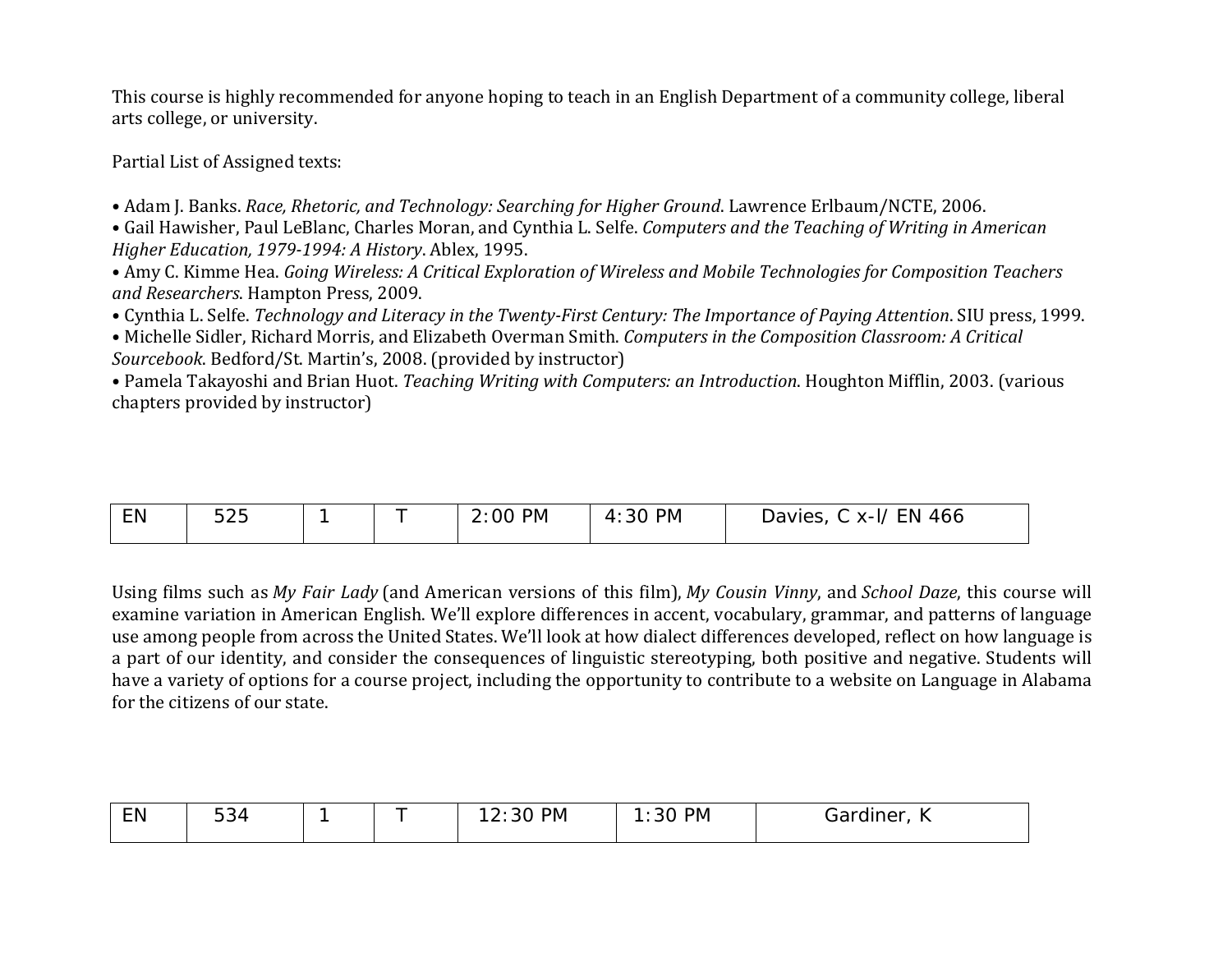# **Teaching College English**

Practicum – this one-credit-hour practicum, designed to help develop effective pedagogy for teaching composition and to address practical teaching concerns, is required for all GTAs with 18 or more graduate hours who are currently teaching EN 102 at UA for the first time. Prerequisite: successful completion of EN 533 and either successful completion of EN 532 (or an approved equivalent from another school) or concurrent enrollment in EN 532 at UA.

| $-$<br>PM<br>PM<br>LN<br>ΙVΙ<br>ΙVΙ<br>ור<br>' \ /<br>. .<br>ᄂᄓ<br>_<br>.<br>___<br>____ |  |
|------------------------------------------------------------------------------------------|--|
|------------------------------------------------------------------------------------------|--|

### **Graduate Fiction Workshop**

This is an hypoxic writing workshop designed to generate an abundance of prose fiction and/or nonfiction from its participants. It also seeks to train its readers to comment upon the processes of the composition of fiction as well as the ability to interpret and to communicate what it is they have read. The course assumes that a student fiction writer responds, and his or her writing changes, when in the presence of intensive public reading. And the writer is able to use such information to modify the work to better approach his or her original intentions.

## **Possible Texts**

The Gift: Imagination and the Erotic Life of Property by Lewis Hyde

The Dictionary of Accepted Ideas by Gustave Flaubert

Beyond Jennifer and Jason

| EN | <b>^</b><br>OU. | - | IV. | <b>PM</b><br>ിറ<br><u>.</u> . | <b>PM</b><br>$\mathbf{u}$<br><u>.</u><br><u>JU</u> | عالم/١٨<br>$\sim$ $\sim$ $\sim$ $\sim$ |
|----|-----------------|---|-----|-------------------------------|----------------------------------------------------|----------------------------------------|
|    |                 |   |     |                               |                                                    |                                        |

This is a graduate prose workshop for MFA students. Writers will turn in work to be workshopped several times throughout the semester and will be responsible for providing written and oral feedback on the work of fellow workshop members.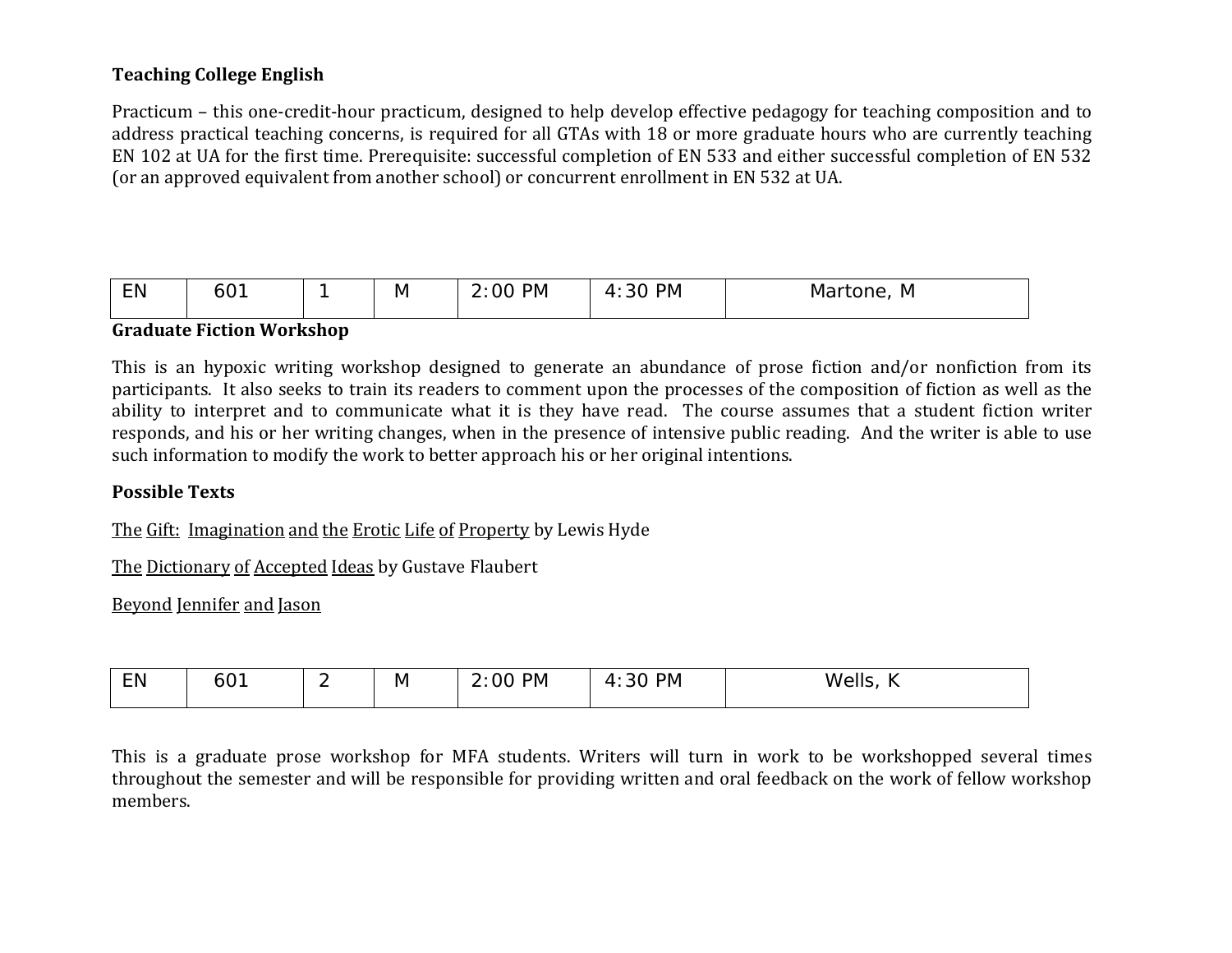| EN | <u>ົດ</u><br>603 | M | <b>PM</b><br>00<br><u>.</u> . | <b>PM</b><br>30<br>$\sqrt{1}$<br>. . | 3rouwer<br>DI<br>$\overline{\phantom{a}}$ |
|----|------------------|---|-------------------------------|--------------------------------------|-------------------------------------------|
|    |                  |   |                               |                                      |                                           |

This is a workshop course, and the bulk of our time will be spent discussing the poems you write. However, on the theory that lively reading can aid and abet lively writing, we will also read and discuss poetry and criticism by others. This course is open to all MFA students. Other interested graduate students must submit a sample of 5-7 pages of poetry to the director of creative writing well before pre-registration to be considered for admission.

| --<br>--- | $\sim$ $-$<br>ै<br>ουο |  |  | <b>PM</b><br>и | <b>PM</b><br>"<br>◢<br>. .<br>- | $\sim$ $\sim$<br>ividuu |
|-----------|------------------------|--|--|----------------|---------------------------------|-------------------------|
|-----------|------------------------|--|--|----------------|---------------------------------|-------------------------|

### **Nonfiction Workshop**

A class on nonfiction writing practice involving peer critique and group discussion of published work.

| EN        | 608 |   | $3:00$ PM | 4:00 PM   | Behn, $R *$ (same<br>class/special time) |
|-----------|-----|---|-----------|-----------|------------------------------------------|
| <b>EN</b> | 608 | W | 4:30 PM   | $6:00$ PM | Behn, $R *$ (special time)               |

## **Creative Writing for Kids**

This course is the pedagogical component of the Creative Writing Club (CWC), a Tuscaloosa-wide after school program for high school students. We draw motivated high school writers from a dozen schools in Tuscaloosa and invite them to Morgan Hall on Wednesdays after school to work with us. The CWC will begin its seventh season this spring. We have had grant support from the Tuscaloosa Arts Council and the Alabama State Council on the Arts. For a sense of what we've done in the past, visit www.bama.ua.edu/~cwc. We will meet twice each week—once with just the graduate students, to organize the club, discuss pedagogy, and design lessons; and once with the high school kids to conduct the CWC. Prior teaching experience is not necessary. Most of the teaching is done in pairs or teams of graduate students working together. By semester's end, we will produce a publication of the students' work and a big reading. Meanwhile, we will refine the original creative writing lessons we develop along the way, writing them into chapters for a future textbook. This course is open to all MFA students. Other graduate students with experience in creative writing are sometimes admitted with permission of the instructor.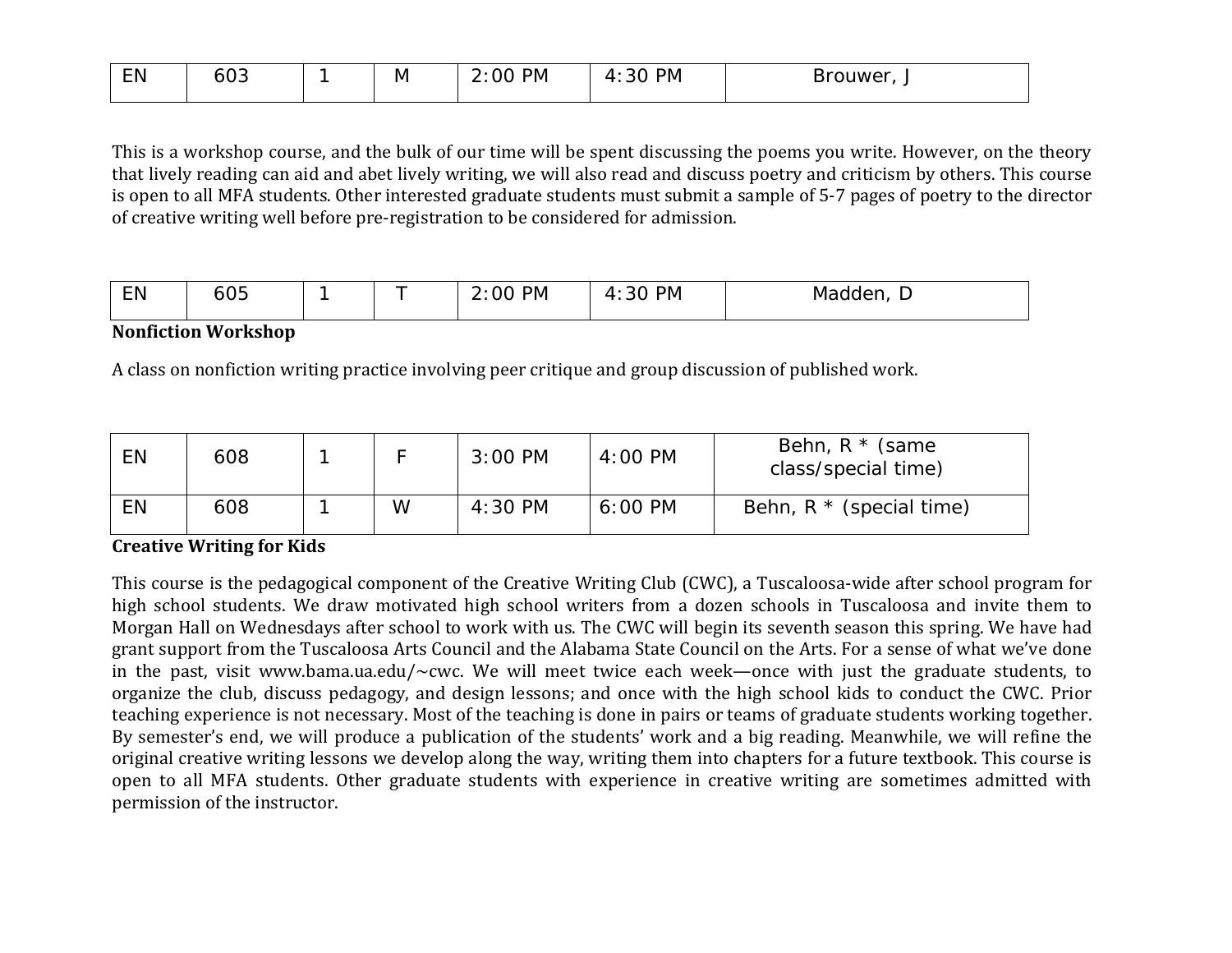| EN | 608 | - |  | <b>PM</b><br>2:00 | <b>PM</b><br>$\Omega$<br>4<br>3U | w<br>Rawlings |
|----|-----|---|--|-------------------|----------------------------------|---------------|
|----|-----|---|--|-------------------|----------------------------------|---------------|

### **Writing Comedy**

"There is a thin line between the comic and the horrible," claims Milan Kundera. Why should this be the case? This will be a hands-on course investigating forms and strategies of comic literary writing. Students will gain a broad overview of contexts in which to think about contemporary comic writing. Possible texts include work by David Kirby, Woody Allen, Roddy Doyle, George Saunders, Lorrie Moore, Steve Orlen, Dorothy Parker as well as cameo appearances by the likes of Chris Rock, Sarah Silverman, Eddie Izzard and Jerry Seinfeld. Writing assignments will range from a short monologue to a longer comic work of prose, poetry, or nonfiction. Students will give presentations on topics such as gender and comedy, race or ethnicity and comedy, and comic writing after 9/11. Poets and prose writers welcome. Everyone will tell a joke or two.

| <b>EN</b><br>W<br><b>PM</b><br><b>PM</b><br>608<br>nr<br>$\sim$ $\sim$<br>kfus<br>$- - - -$<br>4<br>- JU<br>-<br><u>vv</u><br>. . |  |
|-----------------------------------------------------------------------------------------------------------------------------------|--|
|-----------------------------------------------------------------------------------------------------------------------------------|--|

## **The Mixed Form: Verse with Prose**

Prose is our culture's default for narrative. Writing organized by the poetic line, or verse, is our default for lyric expression. Writers often turn to forms like the prose poem and the lyric essay to transgress or even erase these boundaries. We'll spend a fair amount of time in this class doing exactly the opposite. In lieu of erasing the boundaries between the prose sentence and the poetic line, we will examine and create works that take advantage of those boundaries by alternating both forms in the same work: verse in the midst of prose, prosimetrum, chantefable, the mixed form.

The works we will examine include novels such as Vladimir Nabakov's Pale Fire and Carole Maso's AVA; poetic travel narratives such as Henry David Thoreau's A Week on the Concord and Merrimack Rivers and Basho's Back Roads to Far Towns; documentary poems as exampled by Czeslaw Milosz's "The Separate Notebooks" and C. D. Wright's One with Others; lyric critical works like Anne Carson's Eros the Bittersweet and Cole Swenson's The Glass Age, and other less categorical mixed form works such as Tan Lin's Seven Controlled Vocabularies and Obituary 2004 The Joy of Cooking and Edmund Jabes's The Book of Questions.

How do each of these writers work to join the language of message and narrative with the language of artifice and lyricism? We'll spend the semester answering this question and others like it. We'll examine particular prose strategies and line structures. We'll look at how alternating prose and verse measures in these works mark shifts in point of view, voice, register, and time. We'll consider how collapsing and maintaining the formal tensions between prose and verse defines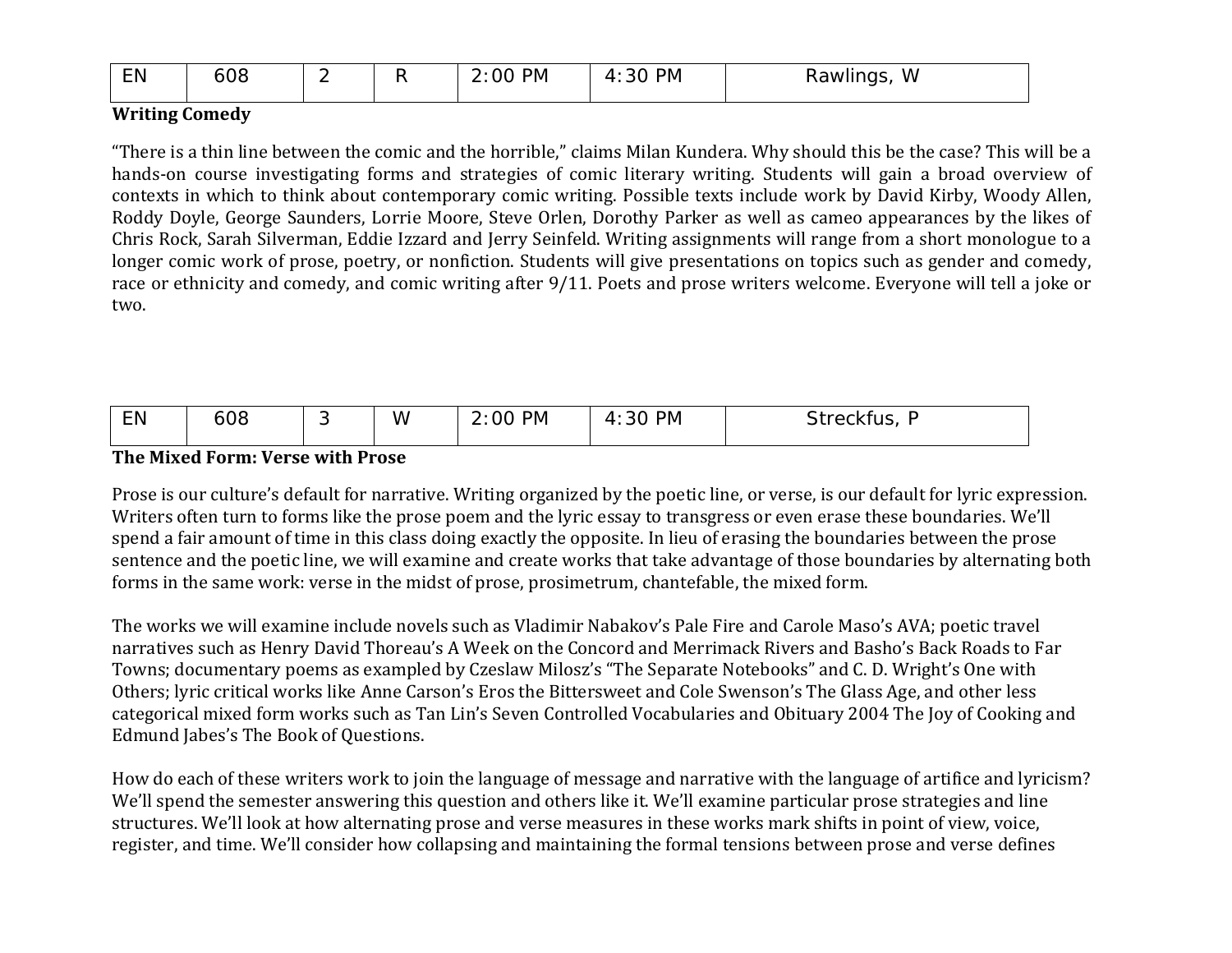certain elements of contemporary American writing. We'll reflect on the opinions of some literary critics. We'll devise writing assignments for each other and seek new opportunities through our own experiments in the mixed form.

| EN | 608 |  | Sun | 10:00<br>AM | $12:30$ PM | Pearson, Tom (Coal<br>Royalty Chairholder) |
|----|-----|--|-----|-------------|------------|--------------------------------------------|
|----|-----|--|-----|-------------|------------|--------------------------------------------|

### **How to Write Everything (because you may well have to)**

A course devoted to the skills you'll need to sustain a writing career when you can't make the mortgage with your deathless prose. How to edit effectively. How to collaborate. How to ghost write. How to construct a selling book proposal. How to pitch, with an emphasis on television and film. How to outline and write TV scripts and feature film scripts. How, in short, to be capable and flexible in a field that insists you be both all the time.

If you specialize in the short story and only dream of being a *New Yorker* miniaturist, *don't take this course*. If your ambition is a career in writing no matter what, sign up. While I can't teach you how to write, I can teach you how best to market the writing skills you have and give you tips on how to improve them. My resume includes fifteen novels, five works of nonfiction, various stints as a freelance editor, a handful of magazine pieces, eight screenplays (three of them produced), and one television show currently in development. Here's your chance to avoid all the mistakes I made. I wish I'd known me twenty-five years ago.

| ---<br><u>.</u> | റവ<br>ΩU.<br>$\sim$ $\sim$ $\sim$ $\sim$ |  |  | <b>PM</b> | <b>PM</b><br>∽<br>.30 | w<br>1 VV 1<br>$\sim$ $\sim$ $\sim$ $\sim$ $\sim$ $\sim$ $\sim$ |
|-----------------|------------------------------------------|--|--|-----------|-----------------------|-----------------------------------------------------------------|
|-----------------|------------------------------------------|--|--|-----------|-----------------------|-----------------------------------------------------------------|

## **EN 200 Pedagogy**

Short course in specialized topic of interest to creative writers.

| $ \sim$<br>N<br>. | ററ<br>ำเ<br>$\sim$ $\sim$ $\sim$ | - |  | PM<br>. . | <b>PM</b><br>``<br>$\cdots$ | .<br>M<br>ı⇔<br>∽ |
|-------------------|----------------------------------|---|--|-----------|-----------------------------|-------------------|
|-------------------|----------------------------------|---|--|-----------|-----------------------------|-------------------|

#### **Improvisation for Writers**

The poet G.C. Waldrep, up in Morgan 301 back in the fall of 2010, said, of writing, "Everything we do is improvised." Which feels true. No matter the genre, in the drafting process the writer makes something out of nothing to fill the page. How,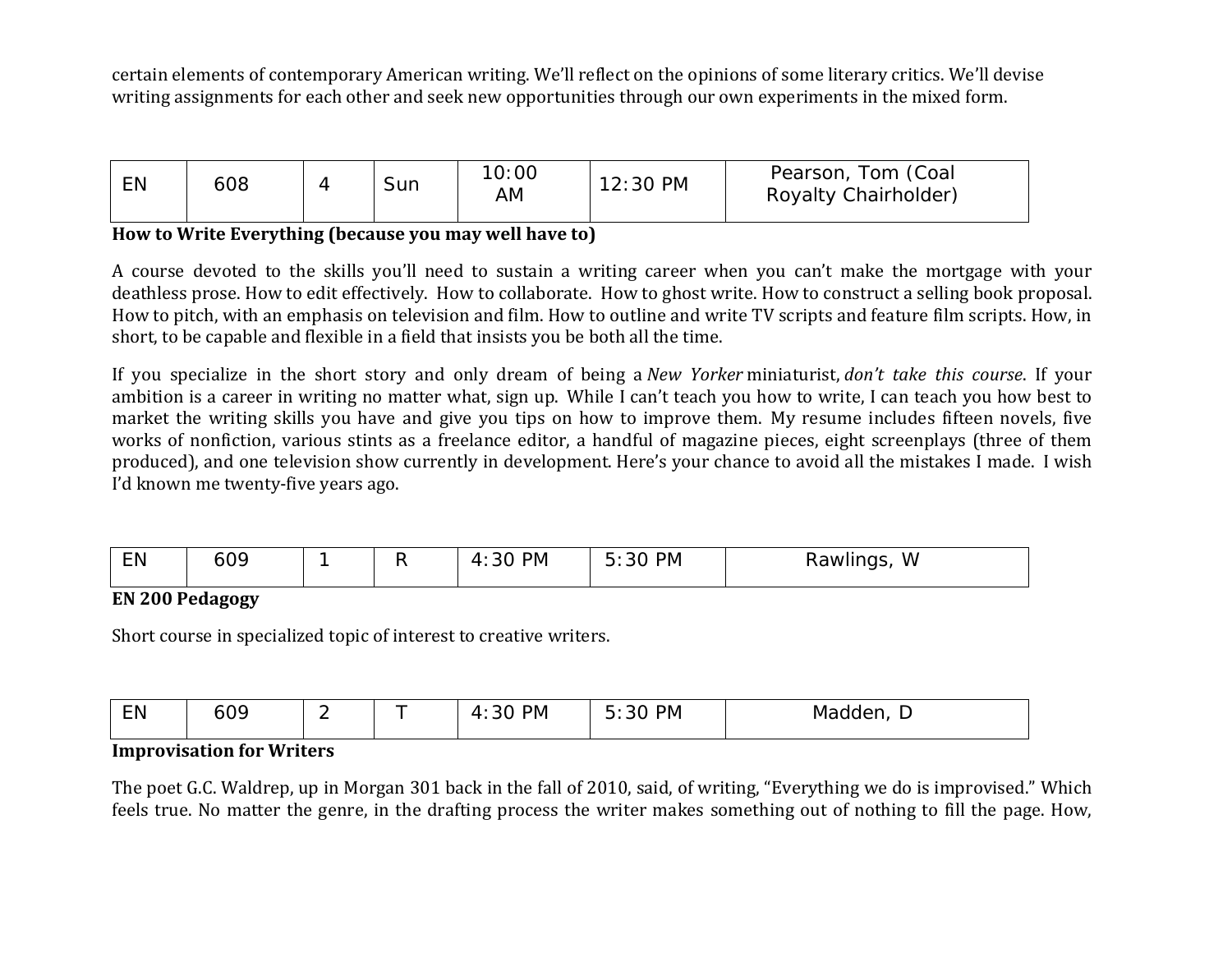though? This course will look at theories and principles of improvisation from other artistic forms—painting, theatre, dance, music, etc.—to see what of them we can use as writers. Also: lots of writing exercises to improve our improv chops

| EN | 609 | $\sim$<br>◡ | <b>MTW</b><br>$(3/19 -$<br>ົດ 1<br>$\mathbf{Z}$ . | 6:00 PM | 8:30 PM | Powell, D. A. (Coal<br>Royalty Chairholder) |
|----|-----|-------------|---------------------------------------------------|---------|---------|---------------------------------------------|
|----|-----|-------------|---------------------------------------------------|---------|---------|---------------------------------------------|

## **Conversations in Poetry**

In this short seminar, we'll look at the poem as a conversational medium--a place where the mind of the poem is reaching out, listening, and responding. Topics covered will include tarot cards, Russian cinema, Alpine horn and the Tales of the Arabian Nights. Students will each write a short poem using an exercise designed by the instructor, and we'll look at examples from major poets, including Catullus, Robert Duncan and Gwendolyn Brooks.

| EN | $\sim$<br>ا ب |  | $\cdots$<br>w | <b>PM</b><br>00 | <b>PM</b><br>30<br>$\boldsymbol{\varDelta}$ | Dilin<br>Liu |  |  |  |  |
|----|---------------|--|---------------|-----------------|---------------------------------------------|--------------|--|--|--|--|
|    |               |  |               |                 |                                             |              |  |  |  |  |

## **Theory of and methods of TESOL**

This course offers an overview of the theoretical bases and practical applications of approaches to Teaching English to Speakers of Other Languages (TESOL). We will cover topics, such as the linguistic, psychological, and social aspects of second language learning, learner motivation, integrated skills teaching, successful teaching principles and strategies, choosing materials, assessment, culture in the classroom, and technology as a classroom resource.

| <b>EN</b> | ◢ | ΙVΙ | <b>PM</b><br>,, | PМ<br>30<br>. . | Dilin<br>–™ |
|-----------|---|-----|-----------------|-----------------|-------------|
|           |   |     |                 |                 |             |

# **Topics in Applied Linguistics/TESOL: Teaching Vocabulary/Grammar**

Vocabulary and grammar are arguably the two most important parts in language learning. Using contemporary linguistic theories and approaches, such as cognitive/corpus linguistics and construction/pattern grammar, this course explores effective and creative ways of teaching vocabulary and grammar. Via readings and discussions, the class will gain a sound understanding of the new theories and will use them to critically examine lexico-grammatical descriptions and teaching practices in existing language textbooks and reference materials. In addition, students will, individually and collectively (in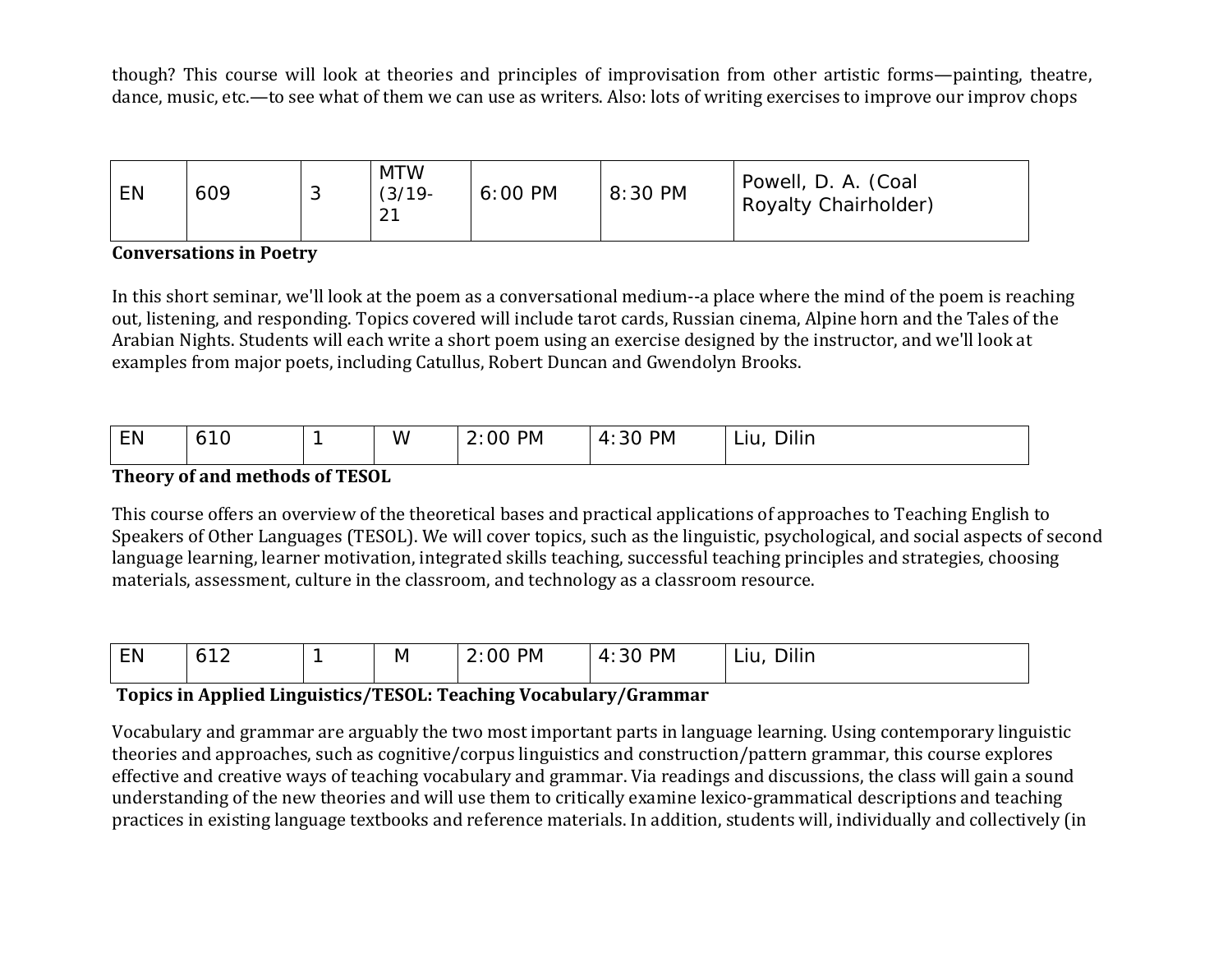groups), develop lexico-grammatical teaching activities, exercises, assessment instruments, and lesson plans and share them in class.

| <b>EN</b> | _<br>the contract of the contract of the |  | <b>PM</b><br>ำเ | <b>PM</b><br>$\mathbf{u}$<br>∸ | $\sim$ $\sim$<br>Nelsc<br>50 H |
|-----------|------------------------------------------|--|-----------------|--------------------------------|--------------------------------|
|           |                                          |  |                 |                                |                                |

Students will explore the field of Second Language Writing. This will include an overview of the field, its practices, and its current issues, focused on the roles of linguistic, educational, and composition research in the development of second language writing curricula and syllabi. We will also attempt to develop effective pedagogical techniques for responding to student composition in writing and in conference.

#### **The Rise of the American Author**

Focusing on the pre Civil-War decades of the 1840s-1850s, this seminar deals with the startling ascendancy in the national literature of a distinctly American genius. A week or so each will be devoted to such prominent figures as Poe, Emerson, Sigourney, Longfellow, Douglass, Hawthorne, Melville, Stowe, Thoreau, Whitman, and Dickinson. Topics addressed will include the rise of literary authorship in an early modern democratic culture--i.e. individual and collective constructions of the image of the American writer, contending concepts of originality, influence, tradition, aesthetic purpose, and the literary career. Texts will include major individual works now regarded as American classics. Discussions will extend to related popular culture materials, including periodical literature and visual arts such as painting, illustration, and photography. Requirements will include a seminar presentation (15-20 minutes), a research prospectus (2-3 pages), and a seminar essay (12-15 pages).

| - - -<br>- Ni | $\sim$ $-$<br>マト<br>ooo |  | $\ddot{\phantom{1}}$<br>w | <b>PM</b><br>ີ | <b>PM</b><br>00<br>. .<br>ັ | Wittr<br>idi<br>- |
|---------------|-------------------------|--|---------------------------|----------------|-----------------------------|-------------------|
|---------------|-------------------------|--|---------------------------|----------------|-----------------------------|-------------------|

#### **Translation Studies**

This discussion and writing-intensive course offers an introduction to the history and practice of translation. We will study theorists of translation from Jerome to Walter Benjamin, André Lefevere and Jacques Derrida in order to examine translations by a broad variety of twentieth-century writers, including Ezra Pound, H.D., Louis Zukofsky, Samuel Beckett,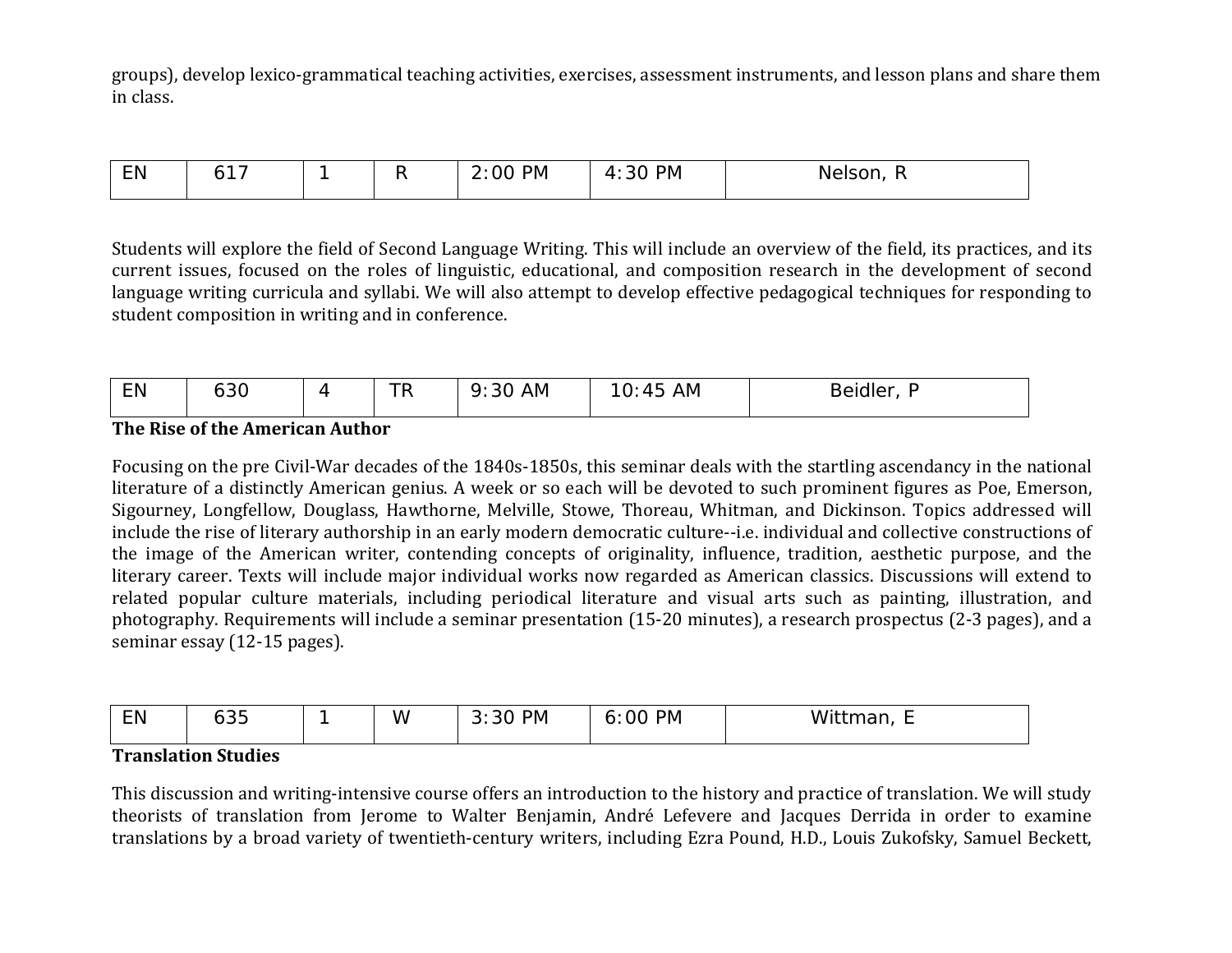Anne Carson and Vladimir Nabokov. One of the objectives of this course is to make students aware of the issues that come into play whenever we ferry writing across languages, cultures, and eras. Our readings will lead into discussions about gender, poetics, ideology, class, nation, as well as the concepts of equivalence and translatability. Coursework will involve analysis of theoretical writings and evaluative discussions of competing English-language translations. Assignments will include a short exam, midterm paper and translation exercise. Students will come up with a final project or paper in concert with the professor. Students may undertake a translation as their final project.

| <b>EN</b> | $\sim$<br>. טט |  |  | <b>PM</b><br>ີ | <b>PM</b><br>J. | $\sim$ $\sim$ $\sim$<br><b>M</b><br>150H.<br>KUUIL |
|-----------|----------------|--|--|----------------|-----------------|----------------------------------------------------|
|-----------|----------------|--|--|----------------|-----------------|----------------------------------------------------|

#### **African American Language and Literacy**

This graduate course will be taught in traditional seminar format and will explore scholarship on African American language and literacy. Some works explored will come from an African American rhetorical tradition, including but not limited to Gilyard, Nunley, and Royster. Others will focus more on literacy and language practices and will include scholars such as Richardson, Smitherman, and Young. The purpose of the seminar is to heighten student awareness of the variations in African American language and literacy practices and the unique style of African American rhetorical traditions.

| --<br>. | $\overline{\phantom{0}}$<br>᠇◡ |  |  | PIVI | PM<br>ገ(<br>____ | .<br>w |
|---------|--------------------------------|--|--|------|------------------|--------|
|---------|--------------------------------|--|--|------|------------------|--------|

The New Criticism, which would include some of the classic texts of the movement and some close reading of poetry. I have even considered doing an updated version of I.A. Richards' PRACTICAL CRITICISM, using the seminar as a "lab" in which to consider undergrad procotols. The emphasis in any event would be on the close reading of poetry.

| --<br>. | $\sim$<br>ℸ◡ |  |  | PM | <b>PM</b><br>00<br>ີ | - -- -<br>l IUI d<br>-widi. |
|---------|--------------|--|--|----|----------------------|-----------------------------|
|---------|--------------|--|--|----|----------------------|-----------------------------|

## **Seminar in African American Literature: African American Women in/and Literature & Film**

In an interview conducted a year after the release of the film version of The Color Purple, Alice Walker, discussing the changes made to her characters and their stories in the film adaptation of her novel, concluded her reflections with the statement "this is why we have imaginations."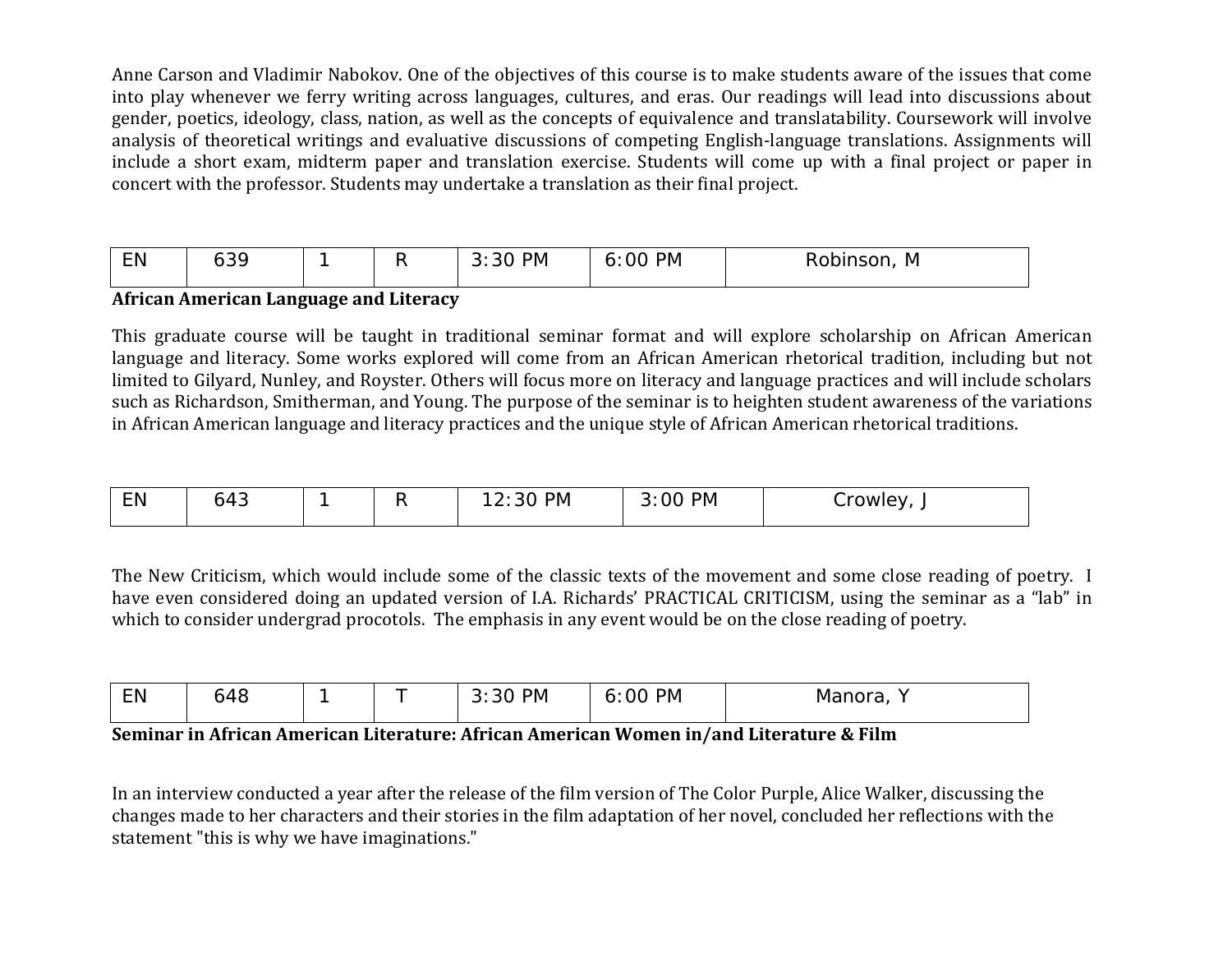African American women's imaginations have sourced a rich and varied range of cultural production. In this seminar, we'll spend the majority of our time examining literary and filmic works "made" by and centering on African American women, as well as the social, cultural, and critical discourses that inform them. Using literary and cultural studies approaches, we will interrogate the manner in which selected works of literature and film by African American women writers and filmmakers treat black female subjectivity, both as personal experience and as relational/communal construct and, too, how these works portray issues related to race, class, gender, and sexuality, as well as the critical intersection of the same, in ways that curate and/or challenge various representations and images of African American women held in the cultural imagination.

Film selections may include: Eve's Bayou (Kasi Lemon), Daughters of the Dust (Julie Dash), Down in the Delta (Maya Angelou), Just Another Girl on the IRT (Leslie Harris), The Secret Life of Bees (Gina Prince-Bythewood), Kali's Vibe (Shari Carpenter), Watermelon Woman (Cheryl Dunye), and Their Eyes Were Watching God (Darnell Martin). Literary works may include Zora Neale Hurston's Their Eyes Were Watching God, Terri McMillan's Disappearing Acts, and Alice Walker's The Color Purple.

In addition to active and engaged presence and participation, other requirements include short critical responses, a turn or two as seminar lead, and a final seminar paper.

| EN | $\sim$<br>へへ<br>ບບບ |  |  | PM<br>-41 | <b>PM</b><br>6:00 | Dayton-Wood, A |
|----|---------------------|--|--|-----------|-------------------|----------------|
|----|---------------------|--|--|-----------|-------------------|----------------|

#### **Composition/Rhetoric Research Methodology**

he study of empirical research methods as well as practice using methodological frameworks employed in composition/rhetoric research reports and designs

| <b>EN</b> | 666 | W | <b>PM</b><br>$\cap$<br>$\mathbf{u}$<br>21<br>$\sim$ | <b>PM</b><br>-<br>00<br>$\sim$ $\sim$ | .<br>smith<br>ັ<br>$\sim$ |
|-----------|-----|---|-----------------------------------------------------|---------------------------------------|---------------------------|
|           |     |   |                                                     |                                       |                           |

#### **Writing Race, Acting Race in the Anglo Atlantic World**

This graduate course applies the underlining principle of Critical Race Theory – that the concept of race has had a profound effect on the social, legal, historical, and literary structures that comprise United States culture. To better understand how U.S. culture arrived at this point, students will journey back to sixteenth and seventeenth century England to examine the earliest manifestations of racial discourses in an ever expanding English American empire. earliest manifestations of racial discourses in

We will pursue this course while keeping in mind the warnings from race theorists and historians who caution against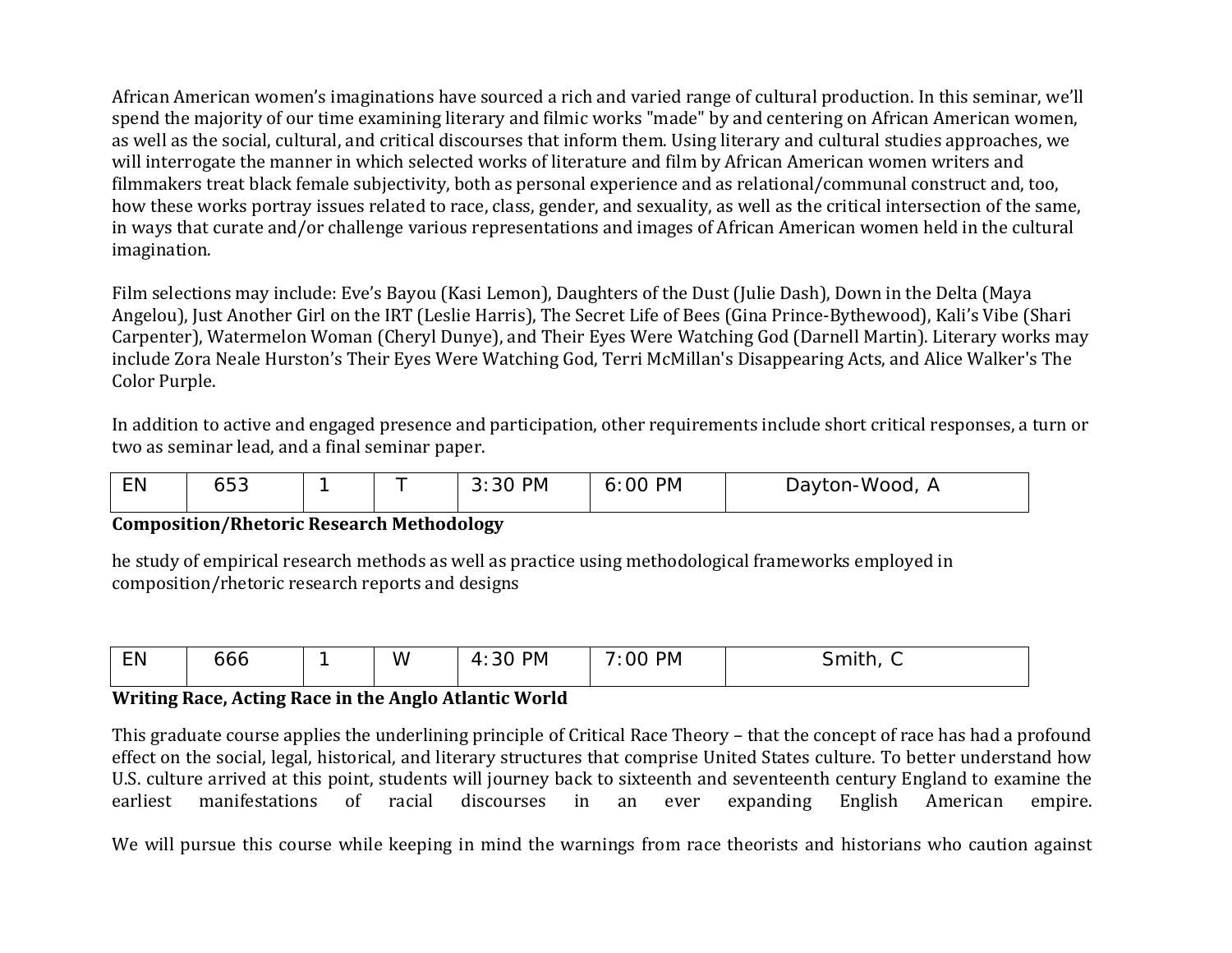applying the term 'race' to earlier historical periods in which people were classified based on cultural distinctions, not biological ones. They point out that our contemporary understanding of 'race' as a scientific, biologically-based system of difference is an invention of late eighteenth and nineteenth century scientists. However, as Maria Elena Martinez rightly points out in Genealogical Fictions, in properly historicizing the term 'race,' we should be careful not to dismiss its presence and function in earlier periods. We will operate, then, on the assumption that racial discourses developed before the nineteenth century. Such discourses were, in fact, an integral part of early European imperial projects. Focusing specifically on the English, as a case study of sorts, students will examine how the English wrote about 'race,' how they categorized people based on cultural and geographical differences and how they defined themselves based on those differences. We will emphasize the stakes and the problems racial classification created for each writer and English empire. Why did race matter, how did it matter, and what did these writers do when they encountered figures in the Americas whose actions defied racial classification. Students will be asked to read these early texts in two modes – from the writer's perspective and also from the perspective of a supporting cast of 'racialized' figures who appear in the texts as mediated presences. To what extent do these mediated figures confirm racial ideologies for the English? In what ways do they 'act' against those ideologies? We will examine works from writers such as Leo Africanus, George Best, Sir Francis Drake, William D'Avenant, Richard Ligon, Aphra Behn, and William Shakespeare.

| FN.<br><u>.</u> | ooo |  | M | <b>PM</b><br>00<br><u>.</u> . | <b>PM</b><br>$\Delta$<br>- JU | -<br>insworth<br>All.<br>11 I <i>I L</i> |
|-----------------|-----|--|---|-------------------------------|-------------------------------|------------------------------------------|
|-----------------|-----|--|---|-------------------------------|-------------------------------|------------------------------------------|

#### **Paradise Lost/Strode Seminar**

This course will concentrate on Milton's Paradise Lost, taking a range of critical perspectives on the great poem. Since the class will be a Strode Seminar, we'll have a series of prominent Milton scholars joining us in the classroom over the course of the semester to talk about Milton and their own work.

| <b>LIV</b> | - |  | $\overline{\phantom{a}}$<br> | .<br><sup>00</sup><br>-<br>AM | <b>PM</b><br><u>_</u> | w<br>1000 |
|------------|---|--|------------------------------|-------------------------------|-----------------------|-----------|
|------------|---|--|------------------------------|-------------------------------|-----------------------|-----------|

## **Novels of Enlightenment**

The division of academic departments in modern universities seems to indicate that fiction is one thing and philosophy quite another. If we look back to the early eighteenth century, however, to the period in which the novel originated, we can see that the history of the novel is inseparable from the philosophical movement known as the Enlightenment. In this period, philosophical texts and novels shared narrative techniques, participated in identical explorations of subjective experience, asked similar questions about human nature and human morality, used the same empirical methods to establish the truth of things, and expressed a matching fascination with human possibility. The relationship, however, was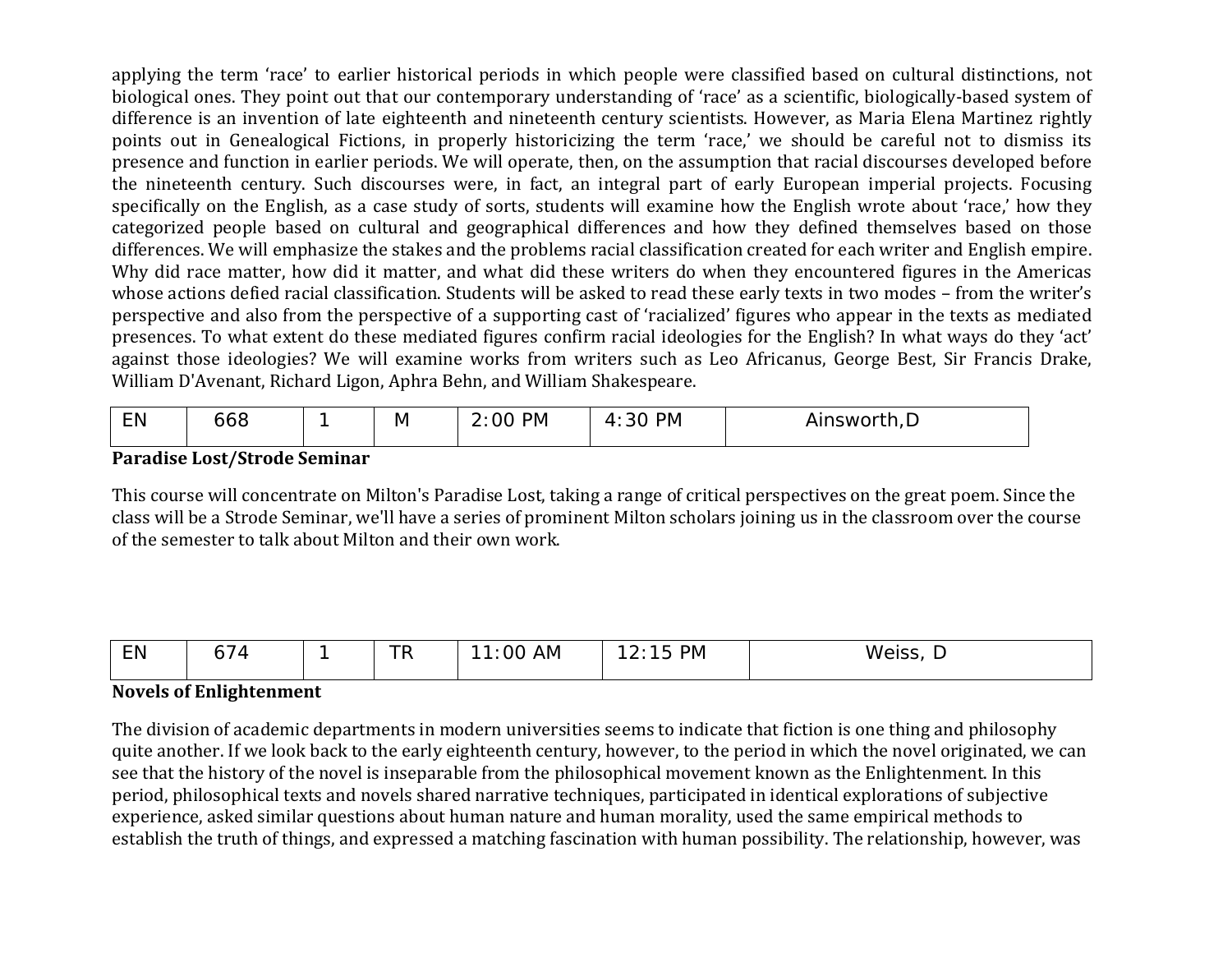complex, and although many novels and philosophical texts pursued similar goals in similar ways, other novels offered a critique of Enlightenment that was impossible for philosophical texts to emulate.

This course will investigate the relationship between philosophy and the novel in the British Enlightenment (approximately 1690-1790), with particular attention paid to the way novels incorporated, interrogated, reformulated, and even rejected philosophical claims and methodologies.

No prior coursework on either the Enlightenment or the eighteenth-century novel is necessary. Students will use elearning to access excerpts from philosophical texts by Locke, Hume, Smith, and Godwin (among others) in order to develop an understanding of the primary ideas and methodologies of the English Enlightenment. Assigned novels will include works by Jonathan Swift, Eliza Haywood, Laurence Sterne, Sarah Scott, Samuel Johnson, and Horace Walpole. A novel by Maria Edgeworth, Ann Radcliffe, and/or Jane Austen may also be assigned.

Requirements include regular attendance, extensive participation in discussion, weekly short papers (reading journals), and one 15-20 page research paper due during finals week.

| EN | 529 | Directed Readings, Lit   | White, H   |
|----|-----|--------------------------|------------|
|    | 529 | Directed Readings, CW    | Martone, M |
| EN | 529 | Directed Readings, TESOL | Liu, D     |

| EN | 630 |   | Directed Readings, Lit   | White, H   |
|----|-----|---|--------------------------|------------|
| EN | 630 |   | Directed Readings, CW    | Martone, M |
| EN | 630 | ີ | Directed Readings, TESOL | Liu, D     |